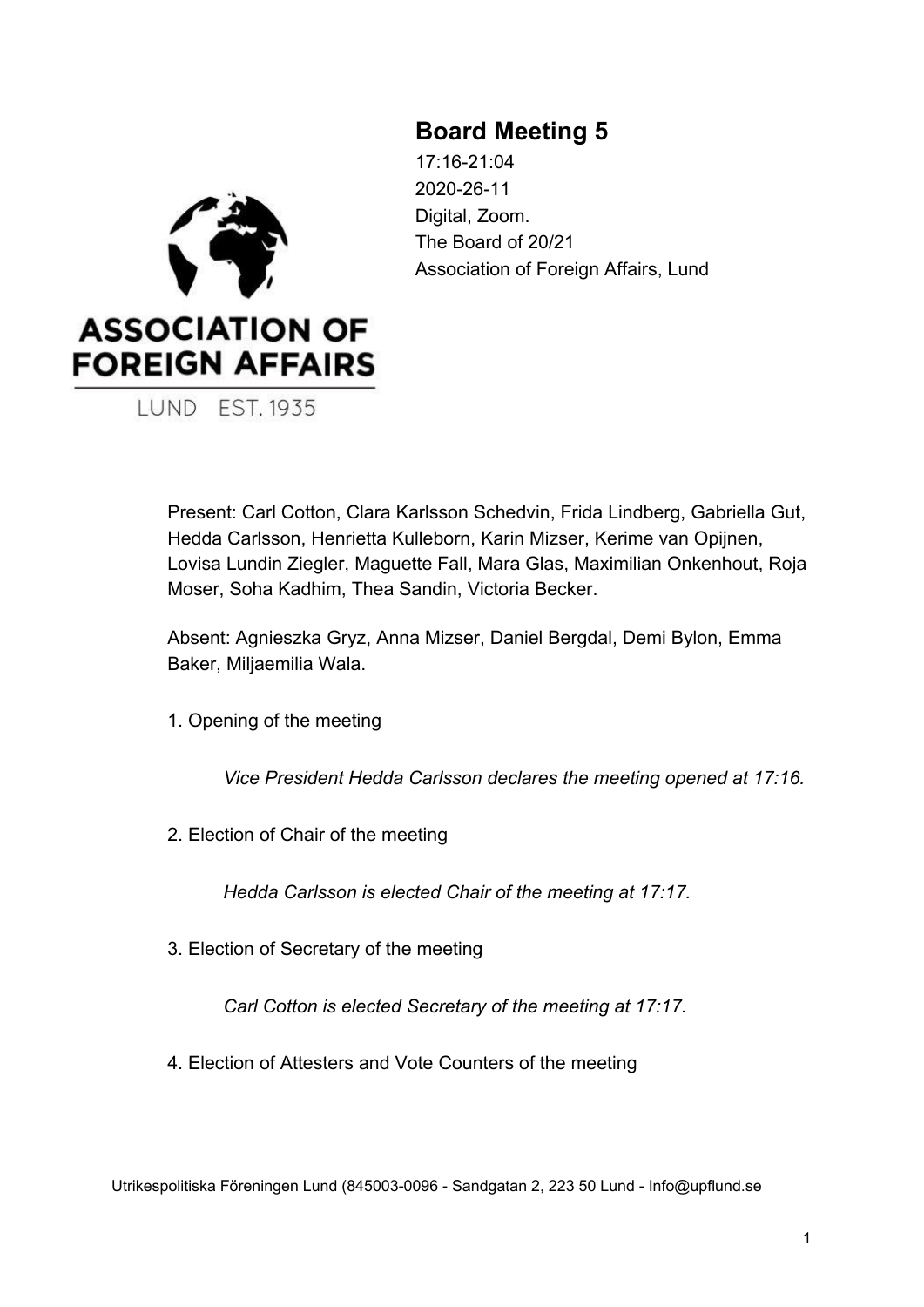*Henrietta Kulleborn and Frida Lindberg are elected Vote Counters and Attesters of the meeting at 17:19.*

5. Approval of the electoral roll

*The Chairperson Hedda Carlsson proposes to set the electoral roll to 16.*

*Passed by acclamation at 17:20.*

6. Co-opted persons

*There are no requests to be co-opted into the meeting.*

7. Approval of the Agenda (Attachment 1)

*President Soha Kadhim reports that the summons to this meeting were sent out incorrectly, and in breach of the statutes. This means that the motion (point 13.1.) did not meet the deadline requirements. The board needs to vote to allow the motion to stay in the agenda even though it did not meet the requirements.*

*Soha Kadhim proposes to still go through with the motion.*

*Passed by acclamation at 17:28.*

*Henrietta Kulleborn proposes to add point 14.3 Transparency with the crisis groups decisions.*

*Proposal to approve the amended agenda.*

*Passed by acclamation at 17:29.*

8. Tabled points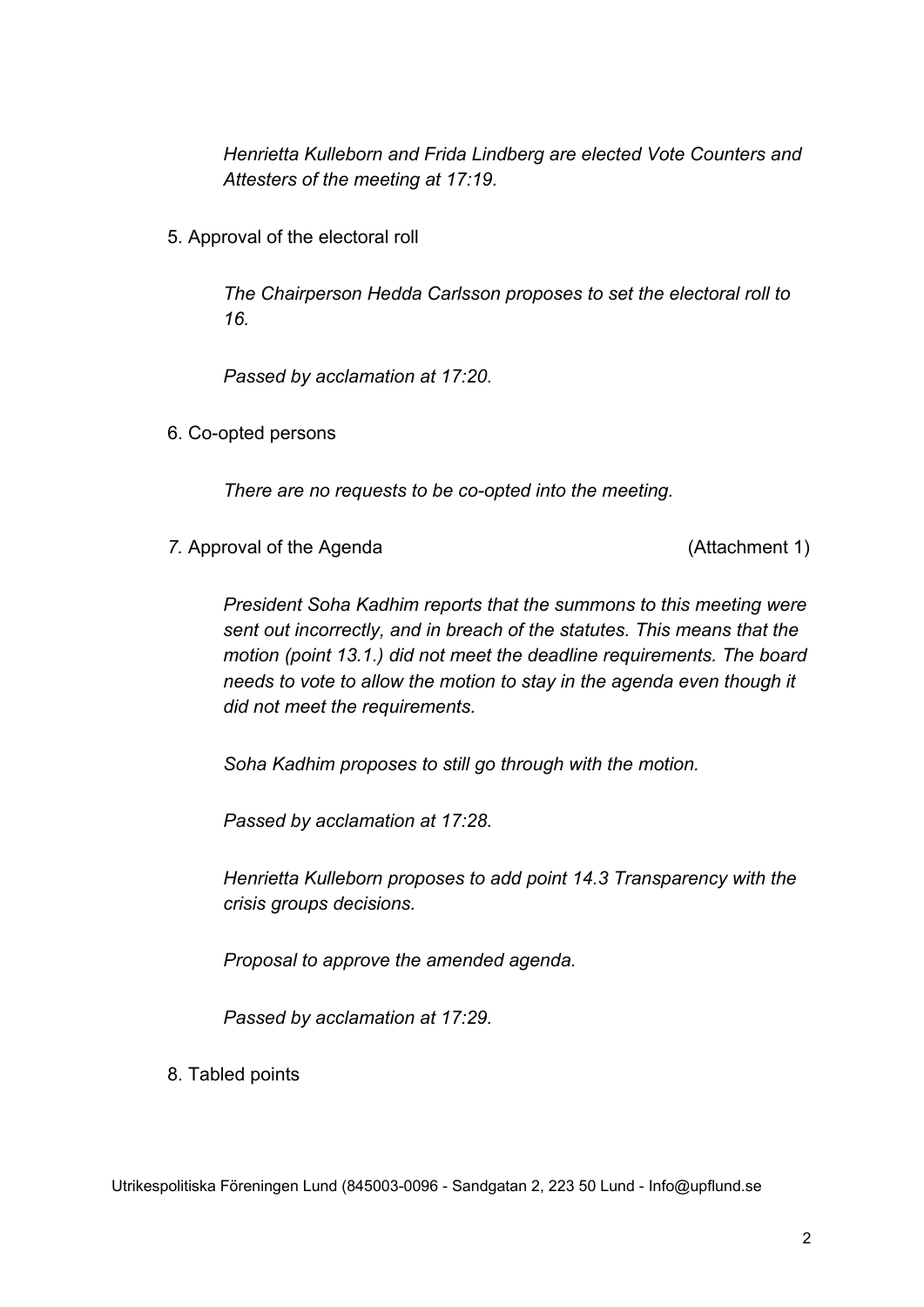8.1. Senior Collegium Working group

*Questions arise pertaining to the workload and the amount of people required to fill the group. The board then moves into a nomination process. Maximilian Onkenhout, Karin Mizser, Kerime van Opijnen, Henrietta Kulleborn and Anna Mizser nominated themselves during the last board meeting, and are now up for election.*

*Henrietta Kulleborn withdraws the nomination of herself.*

*Maximilian Onkenhout, Karin Mizser, Kerime van Opijnen, Anna Mizser are elected at 17:41.*

9. Interpretations made by the President

*President Soha Kadhim briefs the board on how the statues regulate interpretation, and how the board can overturn interpretations made by the president.*

*President Soha Kadhim moves on to brief the board on an interpretation made by the president in regards to the election committee, and how the statue regulates their work with the by-elections coming up. The board then gets the opportunity to overturn the interpretation.*

10. Presidium reporting

#### 10.1. **Presidents**

*- President Soha Kadhim reports that the association will receive more funding from MUCF this semester. The presidents are having meetings with all committees. The board meeting schedule for next semester has been set. The board might participate in a student fair and the board members are asked if they will be able to participate. The workshop with UF Malmö has been cancelled all together, but UPF Lund will probably still*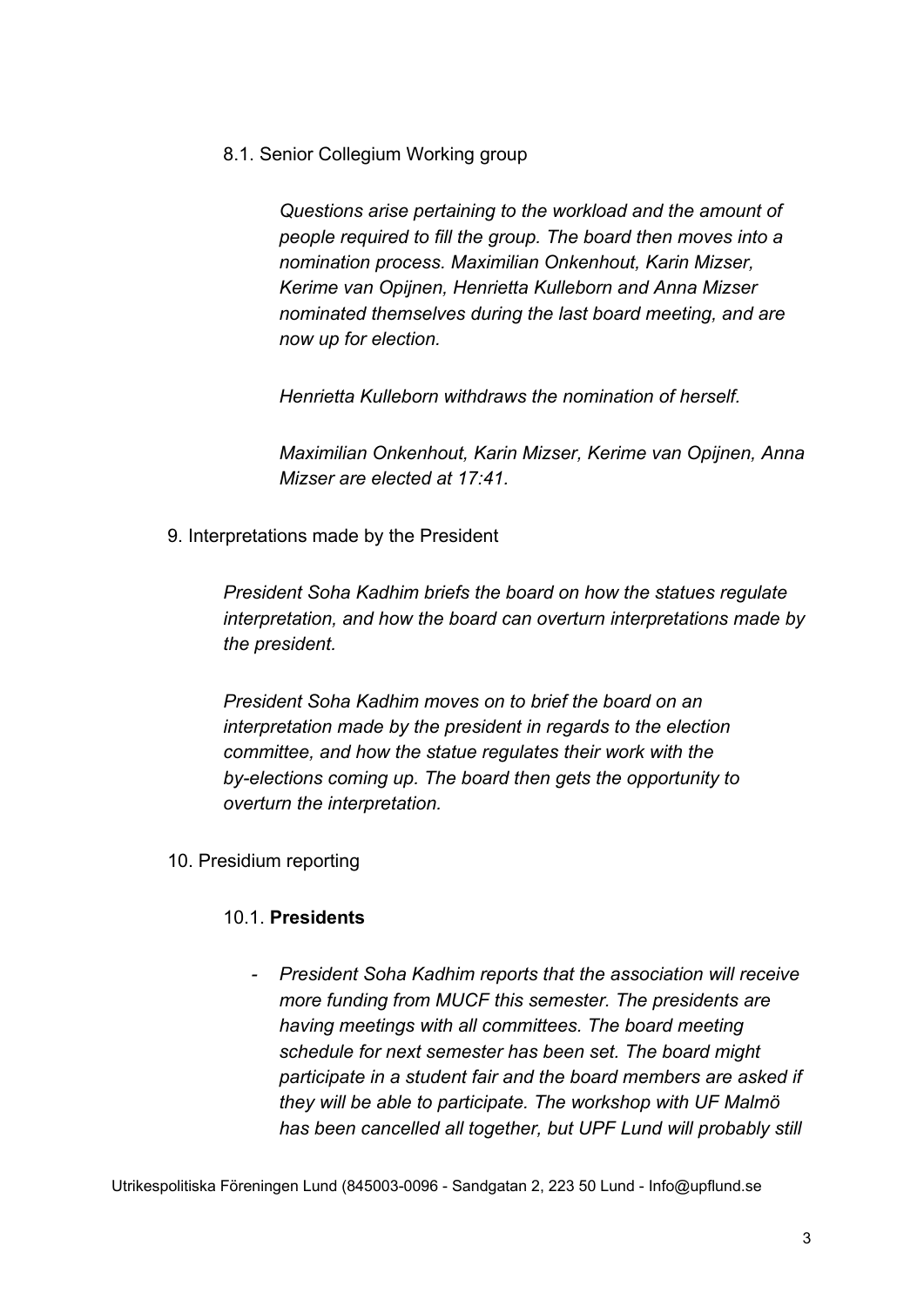*have some sort of workshop in the beginning of December. A question arises in regards to collaborations with LUPEF, and whether or not the presidents are going to reach out to the newly elected board.*

## 10.2. **Secretary**

*- Secretary Carl Cotton reports that he is currently working on creating a membership group for the Senior Collegium on Cardskipper.*

## 10.3. **Treasurer**

*- Treasurer Lovisa Lundin Ziegler reports that the MUCF funding is larger than normal. Encourages the board members to fill in the statistics document when it comes to funding from different grants.*

## 10.4. **UFS-representative**

*- UFS-representative Mara Glas reports that the UFS is currently looking into different grants which the UFS will apply for. Will soon begin the application process for the MUCF grant. Will work on the creation of a risk assessment group which will study and assess the economic situation.*

#### 11. Committee reporting

#### 11.1. **Activity**

*- Four events will be held during December, and although stressful, it is exciting. The sittning that should have taken place in December has been canceled. Might have a sittning in March next year instead.*

#### 11.2. **Career**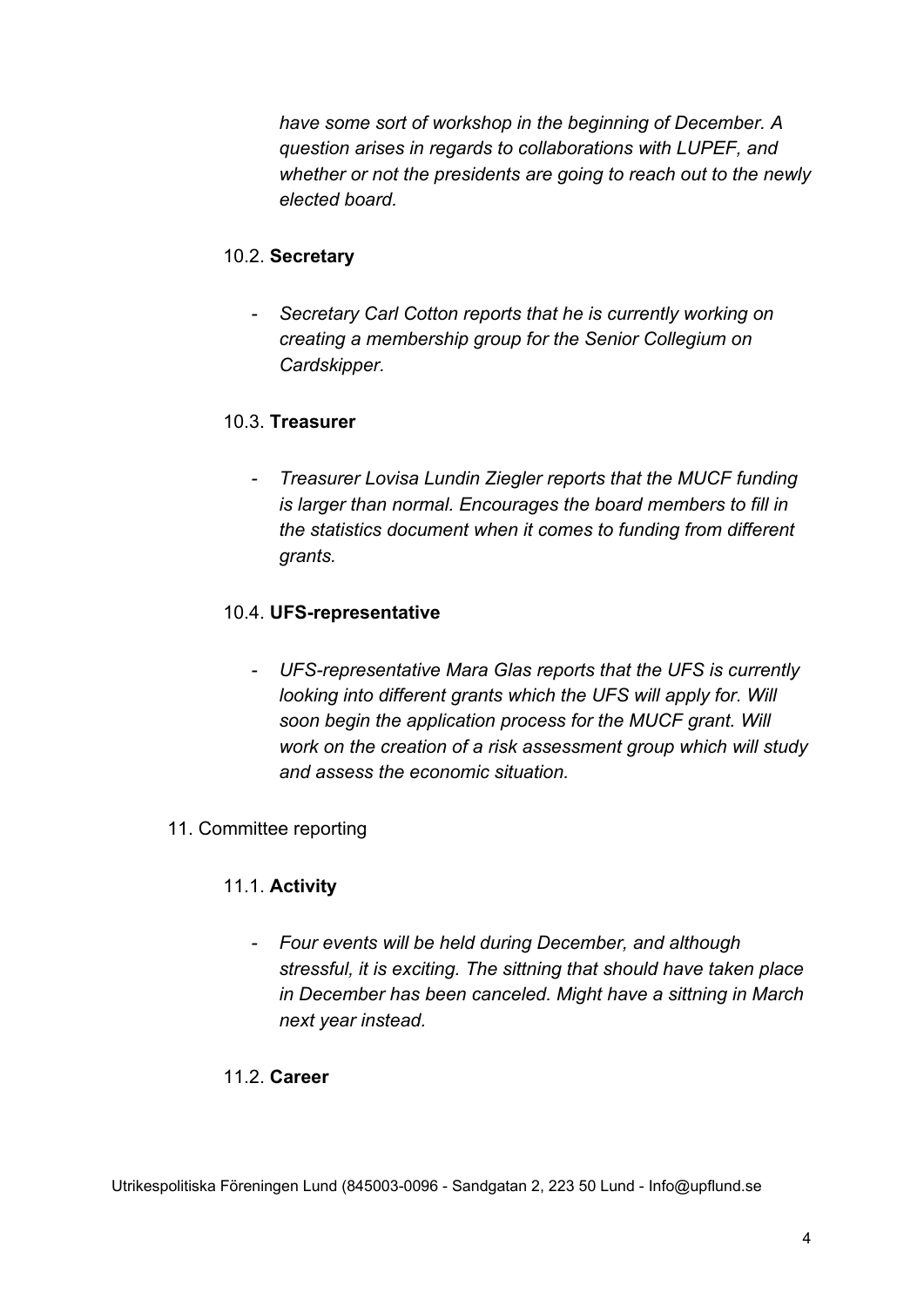*- Both of the heads of career are absent.*

## 11.3. **Lecture**

*- Lecture is hosting two panels during the next week. These events will be the last ones held during this semester, and planning has begun for the next semester.*

#### 11.4. **Magazine**

*- Some of the members did not receive the first issue even though their addresses can be found in the system, and the heads are looking into that. Work has begun on the next issue. A few questions arise in regards to the possibility of members fetching their issue at the office, but due to the COVID-19 pandemic, this should not be encouraged.*

# **(The Chairperson Hedda Carlsson declares the meeting adjourned for a break at 18:21)**

**(The Chairperson Hedda Carlsson declares the meeting re-opened at 18:30)**

#### 11.5. **Pod&Radio**

- *- Some issues with people not showing up to the committee meetings. Still working on the live shows and pods as per usual.*
- *- A discussion arises on whether or not the general attendance has dropped association wide, and the committee heads weigh in with tips and tricks to deal with this.*

#### 11.6. **PR**

*- The merch-contest is ongoing. Has introduced paid ads for the association on Facebook. The PR promo-video is being created*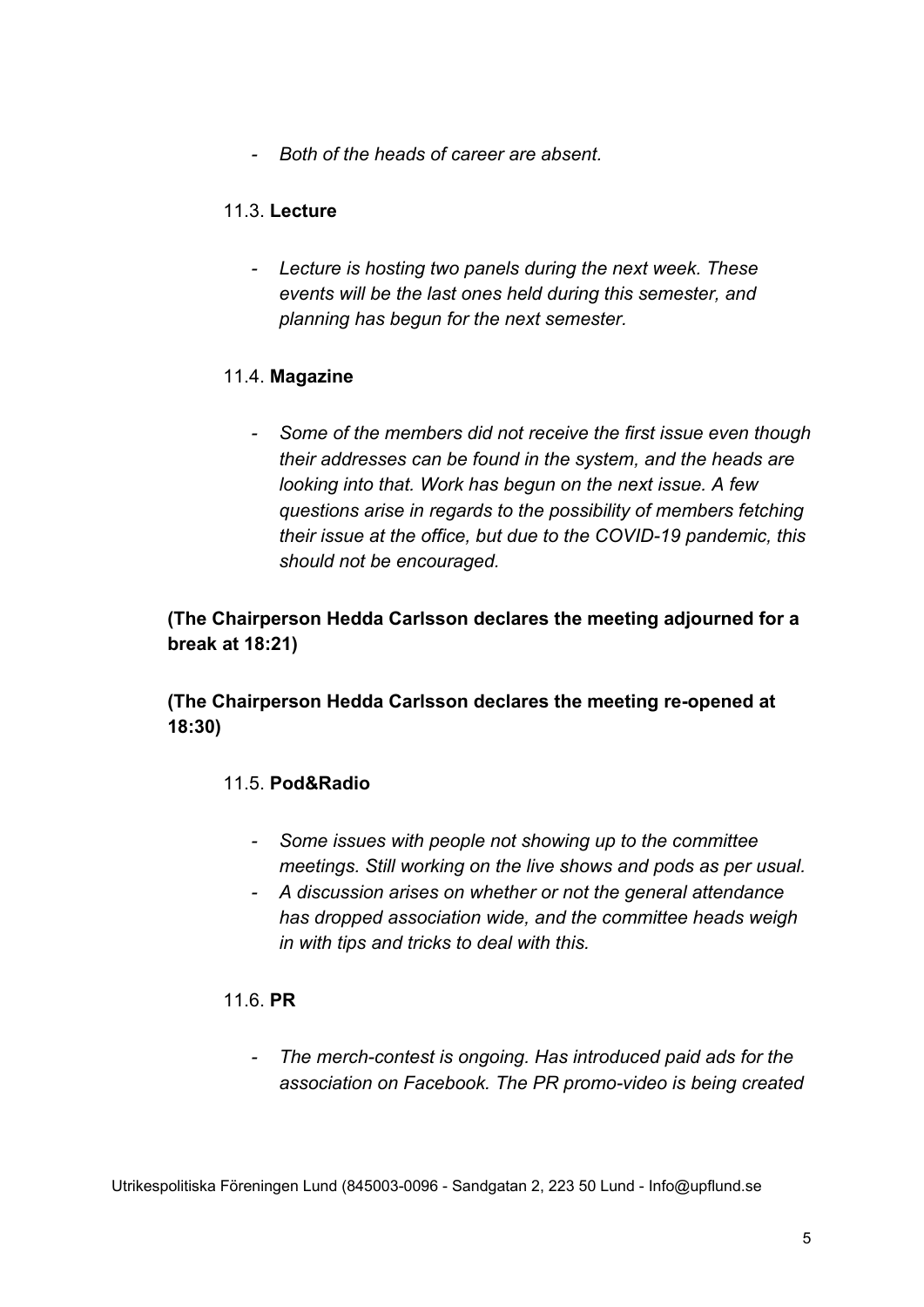*and the heads are thinking about introducing a video trustee position within the committee.*

### 11.7. **Travel**

*- The Kiruna trip is still canceled, but some of the events might be doable online. For example study visits or similar.*

#### 11.8. **Webzine**

- *- The Perspective website has been updated. The general work is going well and they will keep on posting articles throughout the remainder of the semester.*
- 12. Potential collaboration(s)
	- 12.1. Utrikespolitiska Institutet

*UI has reached out to the association and they are interested in putting together some sort of collaboration. The board recognizes the benefits of a possible collaboration, and will keep the discussions going.*

12.2. Lund Students for Sustainability (Hållbart Universitet)

*Lund Students for Sustainability has reached out to the association and they are interested in putting together some sort of collaboration. The board recognizes the benefits of a possible collaboration, and will keep the discussions going.*

#### 13. Motions

13.1. Glassboard for the office (Attachment 2)

*A motion was made by president Soha Kadhim to invest in a glassboard to write on instead of non-reusable paper during*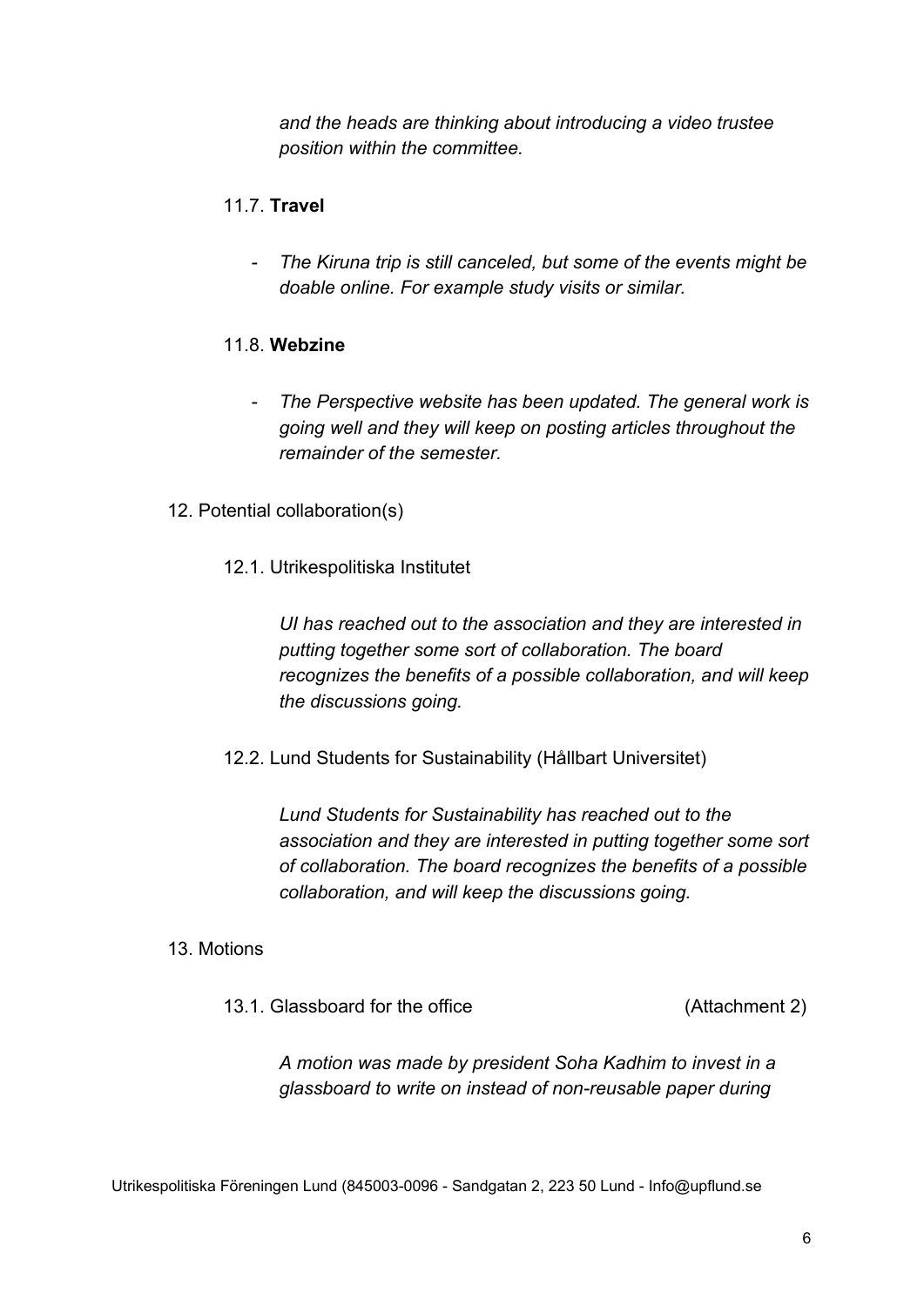*committee meetings. Questions arise in regards to different sorts of glass boards and prices.*

*Soha Kadhim propose that the board decides*

*To let me, Soha, and anyone else interested look into, take measurements and order a glass board.*

*To allocate a maximum of 6000 SEK to invest in a glass board for the office.*

*Passed by acclamation at 19:26.*

# **(The Chairperson Hedda Carlsson declares the meeting adjourned for a break at 19:27)**

**(The Chairperson Hedda Carlsson declares the meeting re-opened at 19:40)**

Roja Moser leaves the meeting at 19:27.

The electoral roll is updated to 15.

14. Other points

14.1. Taking stances as an organization

*President Soha Kadhim brings up the question of how the association should aspire to be neutral when it comes to for example religion. This also pertains to political views and stances pertaining to these. A discussion arises in response to this and different views are presented on how the association should handle the Christmas break and similar bank holidays. Questions revolving around human rights and whether or not the association can recognize groups working with these issues also arise. The discussion ends with a summarization and a noting*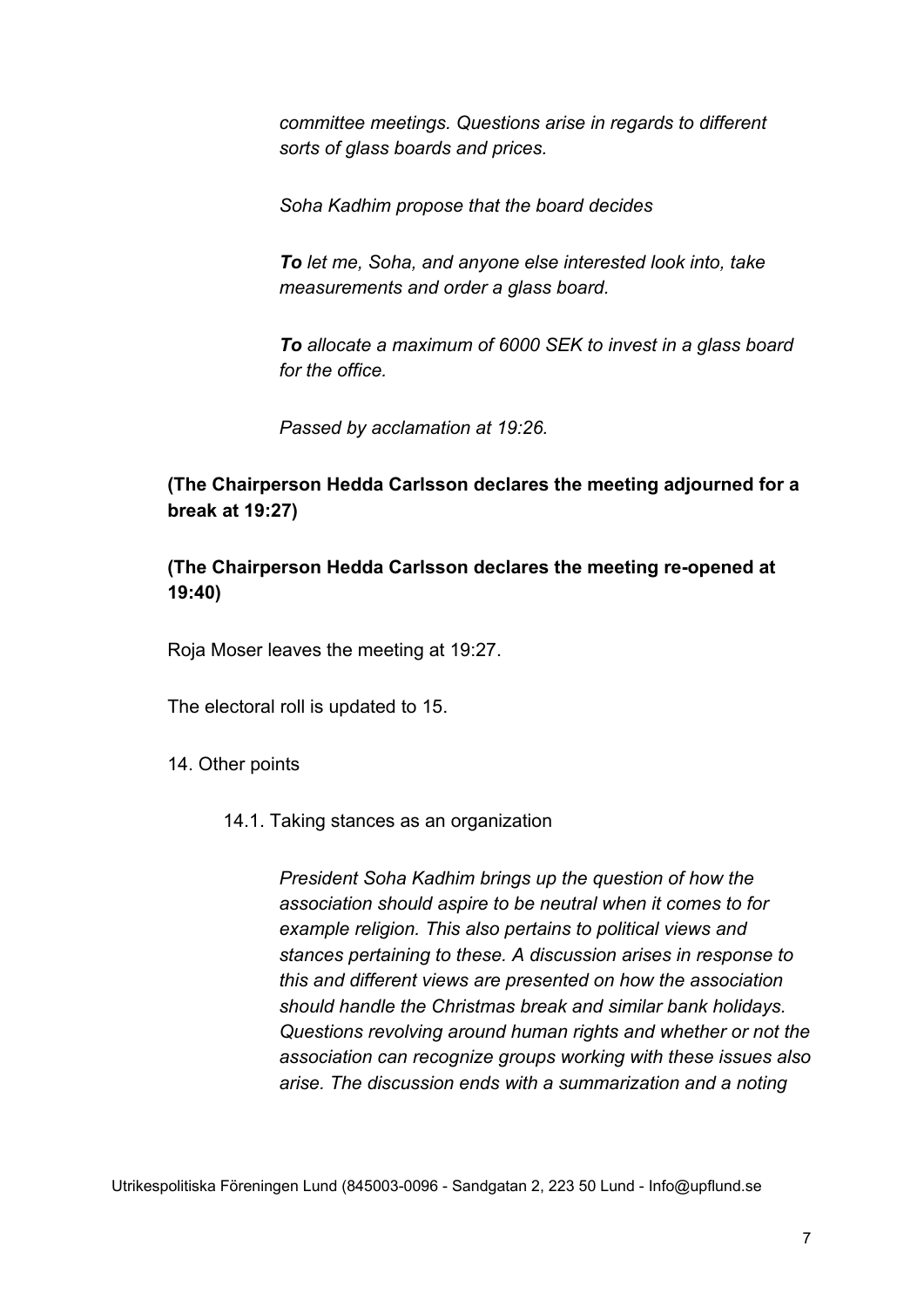*that if we would receive criticism from our members based on an issue within this topic, we would need to revisit this discussion.*

#### 14.2. Board sweaters

*The board is buying board sweaters and are to decide if the association will be funding these instead of them being funded by individuals.*

*President Soha Kadhim proposes that the board finance the entire amount for board sweaters.*

*Chairperson Hedda Carlsson counter proposes with an amendment to the proposal with a set limit to the maximum cost of the board sweaters. This would be set to 12 000 SEK.*

*President Soha Kadhim merges her proposal with the counter proposal made by Chairperson Hedda Carlsson.*

*The proposal on the table is as follows:*

*President Soha Kadhim proposes that the association finance the entire amount for board sweaters but not more than 12 000 SEK.*

*Passed by acclamation at 20:50.*

14.3. Transparency with the crisis group decisions

*Henrietta Kulleborn presents an issue with transparency when it comes to the crisis group and decisions taken within the mandate of this group. Different suggestions are presented on how the crisis group could work more transparently.*

15. Confirmation of next board meeting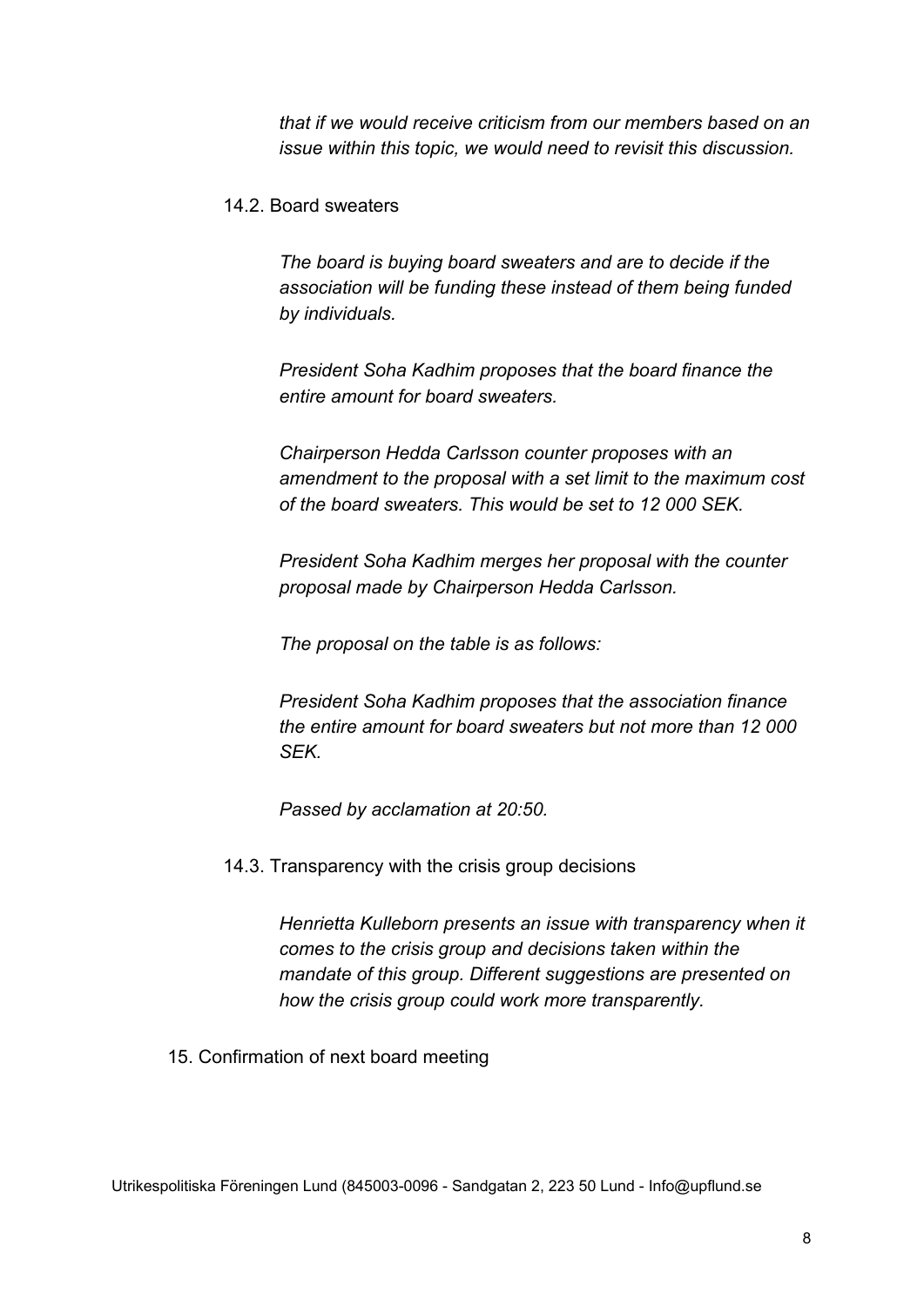*Vice President Hedda Carlsson informs the board that the next board meeting will be held on the 17th of December (17/12) at 17.00.*

16. Meeting adjourned

*Chairperson Hedda Carlsson declares the meeting adjourned at 21:04.*

Certifh

Carl Cotton, Secretary

Henrieta Wilchorn

Henrietta Kulleborn, Attester

Heelderler

Hedda Carlsson, Chair

Frida Lindberg, Attester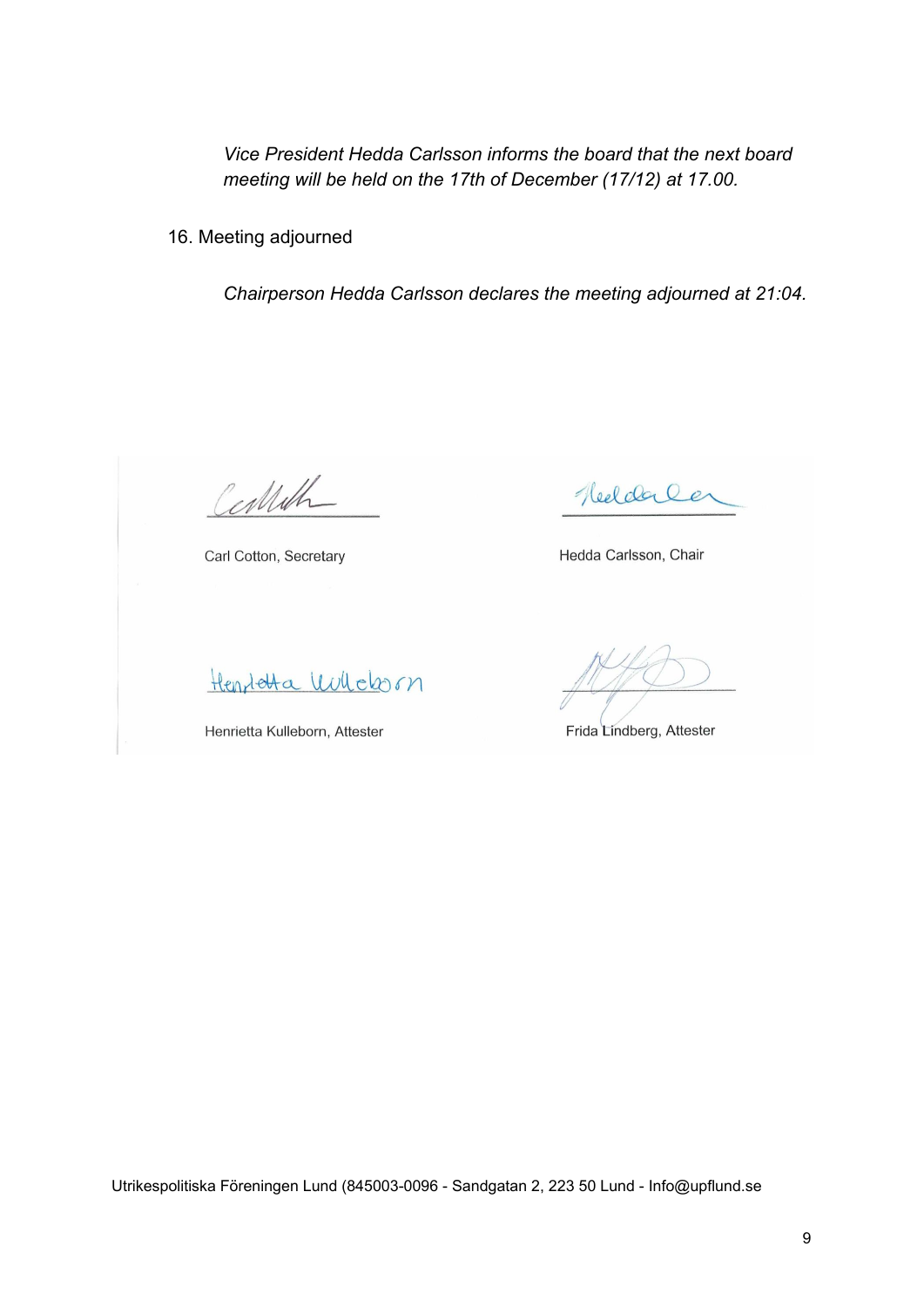# Attachment 1

Board Meeting 5 2020-11-26, 17:00-21:00 Digital, Zoom The Board 20/21 Association of Foreign Affairs, Lund

- 1. Opening of the meeting
- 2. Election of Chair of the meeting
- 3. Election of Secretary of the meeting
- 4. Election of Attesters and Vote Counters of the meeting
- 5. Establishing the electoral roll
- 6. Co-opted persons
- 7. Approval of the Agenda
- 8. Tabled points
- 8.1.Senior Collegium Working Group
- 9. Interpretations made by the President
- 10.Presidium reporting
- 10.1.Presidents
- 10.2.Secretary
- 10.3.Treasurer
- 10.4.UFS-rep
- 11.Committee reporting
- 11.1.Activity
- 11.2.Career
- 11.3.Lecture
- 11.4.Magazine
- 11.5.Pod&Radio
- 11.6.PR
- 11.7. Travel
- 11.8.Webzine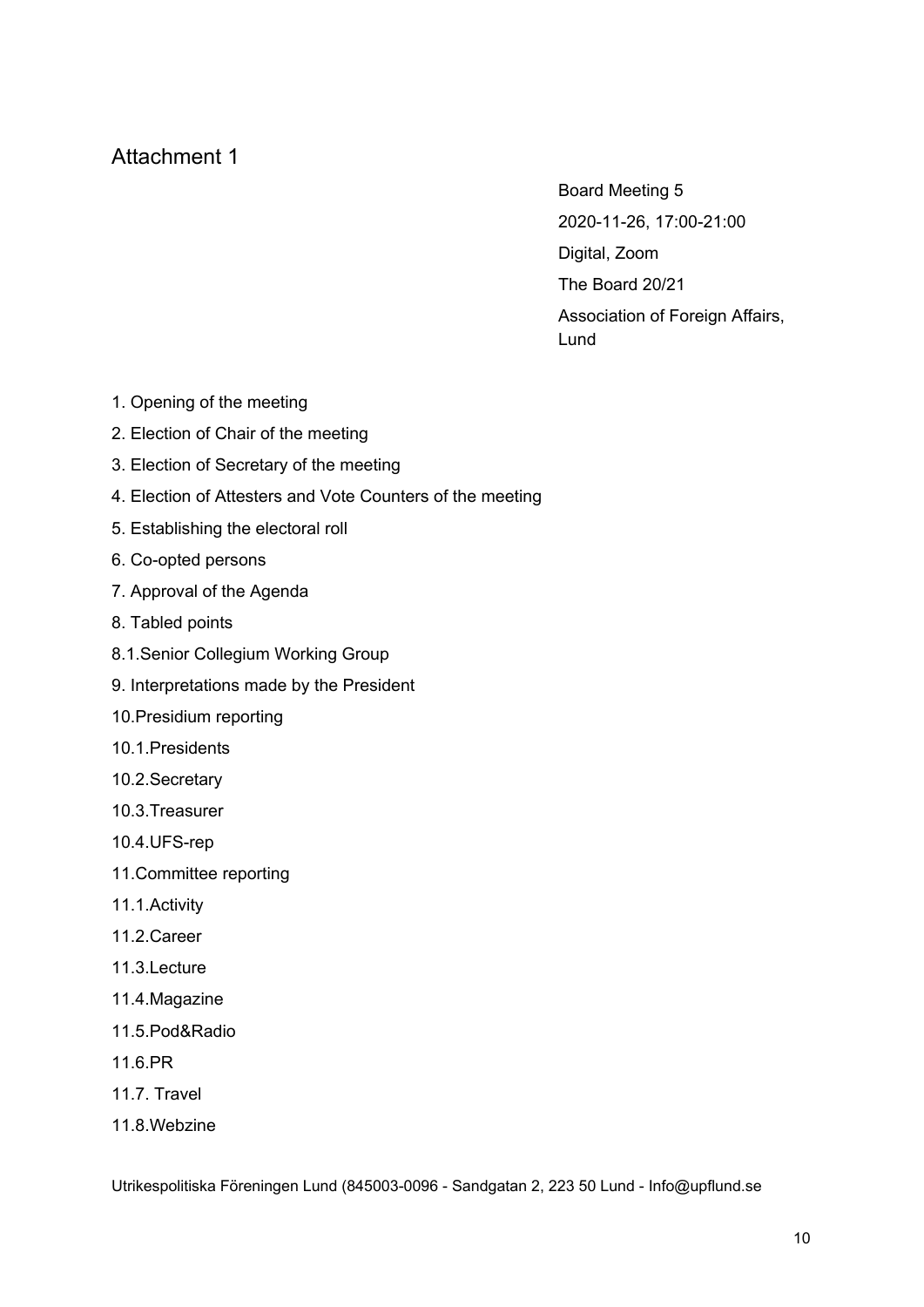- 12.Potential collaboration(s)
- 12.1.Utrikespolitiska Institutet
- 12.2.Lund Students for Sustainability (Hållbart Universitet)
- 13.Motions
- 13.1. Glassboard for the office
- 14.Other points
- 14.1.Taking stances as an organization
- 14.2.Board sweaters
- 15.Confirmation of next board meeting
- 16.Meeting adjourned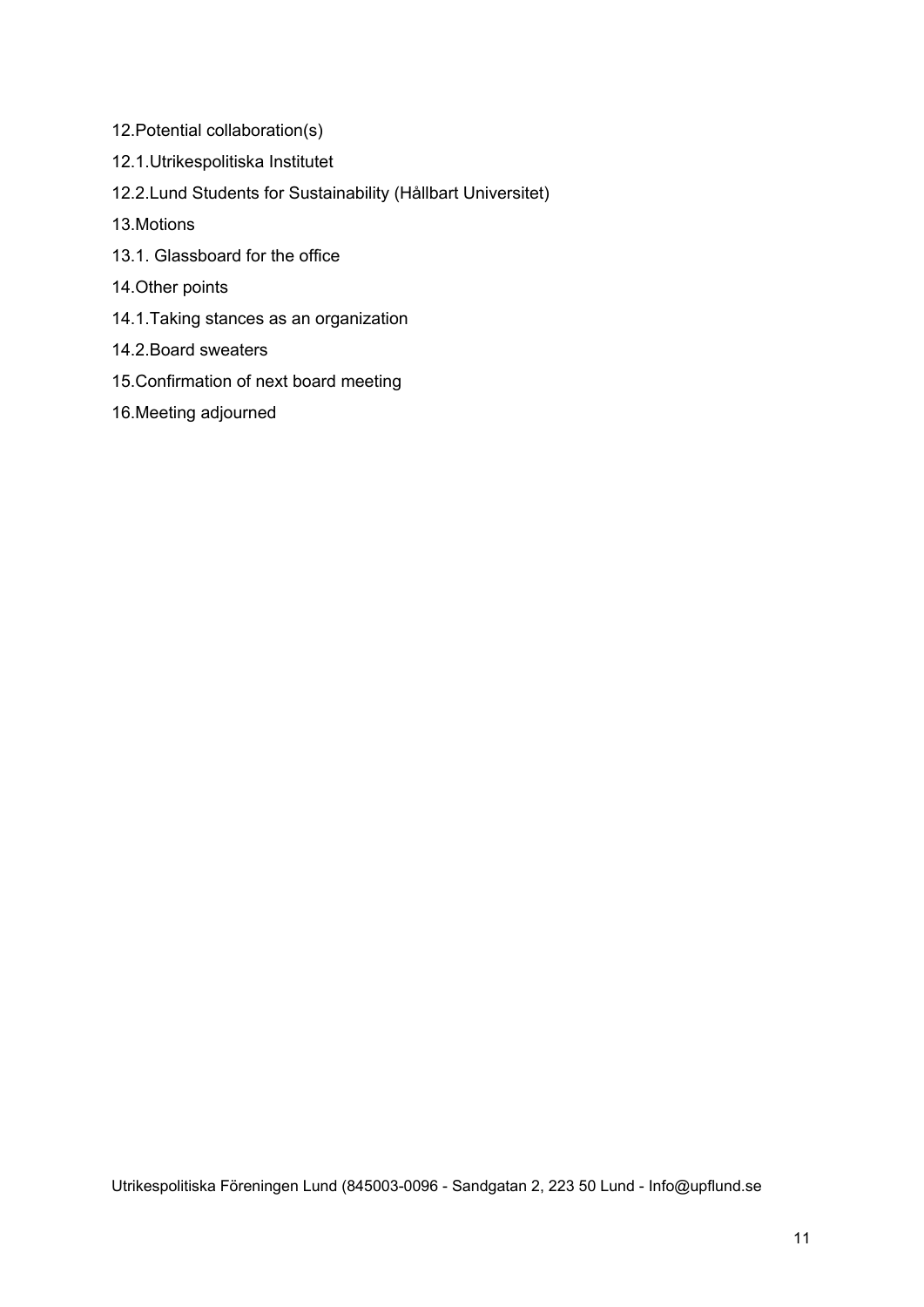# Attachment 2

# **Motion about buying a glassboard**

#### **Background**

This past semester I have noticed that flipcharts have been used quite often for committee

work. This is fun to see but at the same time, flipcharts are expensive and the papers can only be used once. UPF have an environmental policy in place, there it mentions that we strive to be a more sustainable association. Single use products are not good for the environment.

Furthermore, flipcharts are not cheap. A roll with approximately 30 papers costed the

association 748 SEK. Because the notice in an increased use of flipcharts

Glass boards tend to be more expensive but are more durable and therefore last longer.

Furthermore, they are easier to clean and leave no ghosting or stains from pens compared to whiteboards. The most common whiteboards are made of melamine. Melamine is a good quality plastic, but still plastic.I have looked into different companies who sell glass boards and found two alternatives that had good boards and relatively reasonable prices. They are the following: Alternative 1: has only one color but come in different sizes. Link to website:

https://www.witre.se/sv/wsw/glasskrivtavla-vision#productPageTabContainerDiv

Alternative 2: have mood boards, i.e. they come in various colors and sizes. Link to website:

https://www.dpj.se/glasskrivtavla/2966-mood-wall-

glasskrivtavla.html?gclid=CjwKCAiAzNj9BRBDEiwAPsL0d0tK\_EE8iIkdeCr4jsL-

Ydv8yAn0-mwPmEdMhMvrB2BRnaJZqyeT-BoC9VcQAvD\_BwE

#### **Purpose**

Purpose of this motion is to have a sustainable solution for our committees that want to work more creatively and for example do schedules or brainstorm during meetings and can be used by all committees and people in UPF. Furthermore, a glass board is a good long-term investment for the association that could (hopefully) be used for decades to come. This investment creates long-term benefits for the association, both financially but more importantly, sustainably.

If the board wishes to rather invest in a regular whiteboard, that is fine as well. My suggestion and purpose with this motion is to just invest in a more long-lasting alternative